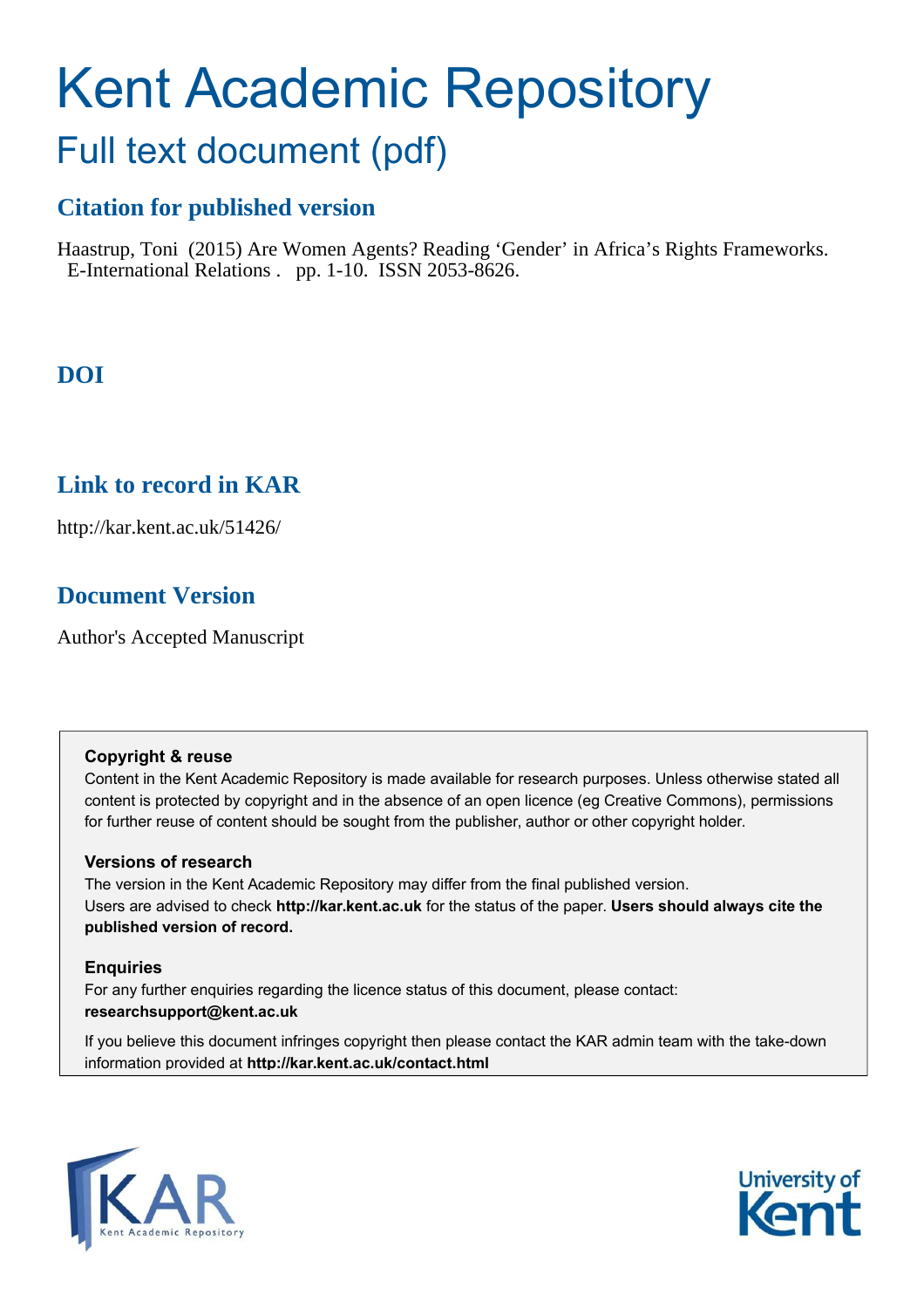#### Are Women Agents? Reading 'Gender' in Africa's Rights Frameworks

Despite the many contributions of African case examples to some understanding of how gender functions in international relations, the frameworks and consequent narratives that underpin its governance in Africa have been largely ignored. This omission is especially acute when we consider that the meso level of governance, the regional level, increasingly has an impact on the everyday as much as it does on the global/international. Indeed, as Van der Vleuten et al (2014) suggest, 'gender' is often excluded from the broader discourses about how we understand regional governance in academic and policy contexts.

Existing studies often do not comprehensively speak to broader trends about the emergence of an African gender regime or access to gender justice beyond the state. Within the narrow confines of how gender is often explicated with regards to Africa, existing knowledge often fails to acknowledge the important intersections of gender concerns and pan-Africanism, which embodied in the increasingly regionalisation of the continent. Intellectually and in policy terms this erases African agency from the construction of the global normative and legal gender architecture. It is thus essential to heed feminists' calls to investigate difference frames of governance in the quest towards transformative gender regimes (Rai and Waylen, 2008). But perhaps even more importantly to challenged dominant knowledge paradigms that silence those possibilities of positive change.

In this article I present the prevailing frames that governs Africa's 'gender' regime, its evolution and limits through a close reading of key political documents. I show how the predominance of 'human rights' as the frame through which the quest for gender equality is being enacted constrains the ability of new governance structures to realise a more gender equal polity. I argue that the resurgence of pan-Africanism that emphasises this frame needs feminism for a radical transformative agenda on the continent (see also Abbas and Mama, 2015).

#### **Feminism and Pan-Africanism: Enacting a Transformative 'Gender' Agenda?**

When trying to understand human rights as a frame, although seemingly obvious, one must ask, who is the human? Human rights discourses and practices can assume a universality and neutrality of the human that is almost immovable (see also Hudson, 2005). This has consequences as this universality can leave limited room to examine the power dynamics between groups of humans and indeed observe intersecting oppressions. Thus, by framing 'gender' within human rights, its governance in Africa often fails to interrogate the quality of equality. The approach taken obfuscates gender as a power relationship, a critical contribution of feminist scholarship and activism. Women's demands and urgent claims even when articulated retain a marginal position. Those that become part of the policy discourses are often only reflective of normative concerns compatible with the existing logic of powerful elites. Gender in this narrative is dichotomous by reinforcing a binary between men and women, thus silencing alternative gender identities. Although human rights frameworks may convey essential legal status, it is not translated to practice inasmuch as what is acceptable as the standard for the 'human' is the heterosexual male norm. Gender equality in this context suggests malestandard women ought to aspire to. Yet, in the resurgence of pan-Africanism, we continue to see the embeddedness of an uncritical human rights frame for gender relations and equality to be enacted.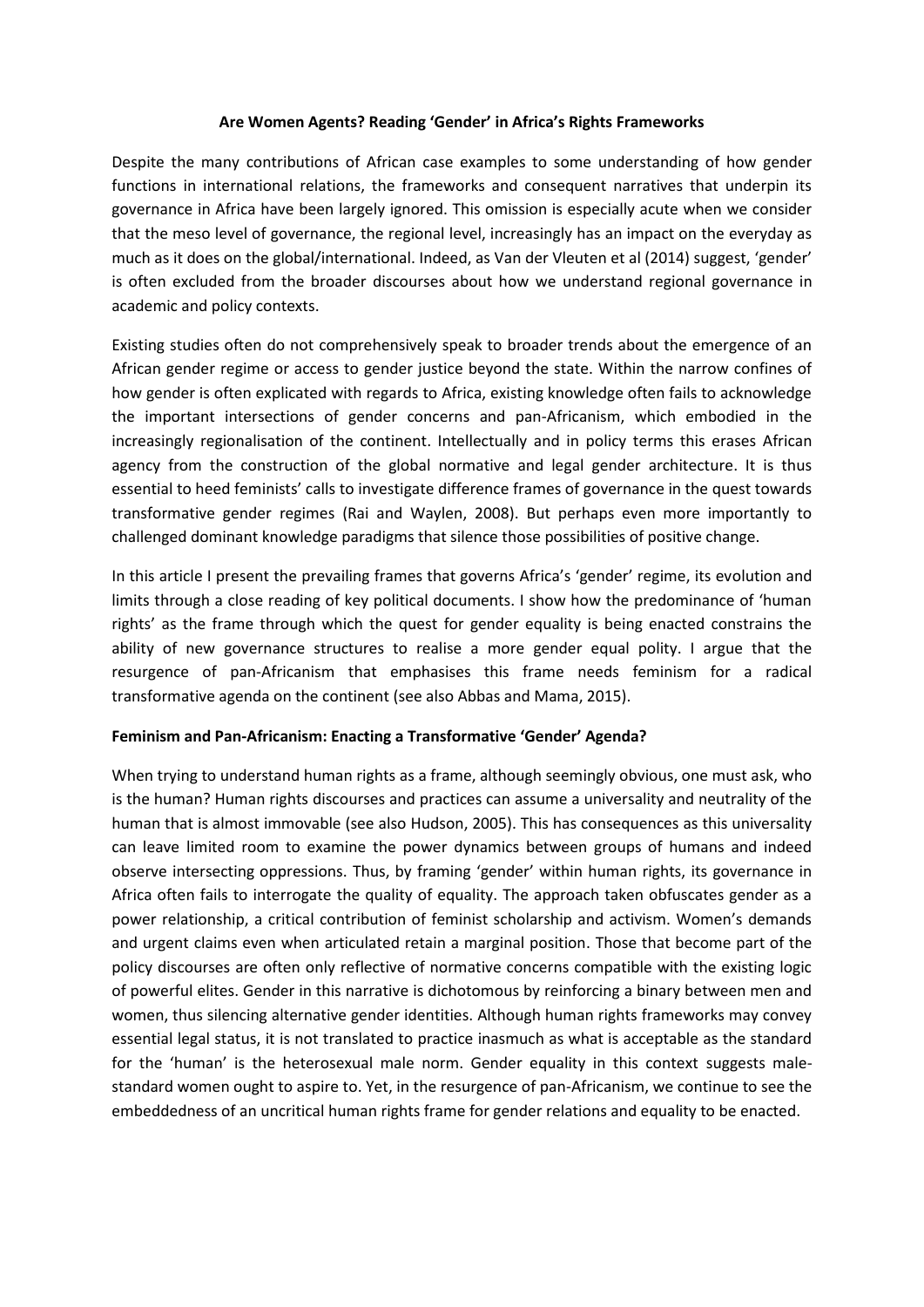Pan-Africanism "can ...be understood as an insurrectionary discourse that emerged in direct opposition to European capitalism, manifest in the worst forms of human exploitation, and occupation" (Abbas and Mama, 2015, pp. 3-4). While, pan-Africanism was first institutionalised in the formation of the Organisation for African Unity (OAU), its most recent iterations is in the African Union (AU) created in the early part of the 21st century. Article 4 (l) of the Constitutive Act of the AU (2000) states the promotion of gender equality as one of the key principles of the new incarnation of pan-Africanism.

As the core arbiter of pan-Africanism, the AU's Directorate for Women, Gender and Development is tasked with promoting gender equality. The AU which includes all African states but Morocco reiterated its commitment to the goals of post-2015 development goals, especially the promotion of gender equality and women's empowerment founded on the idea of building 'African Solidarity'. The idea of gender equality is firmly 'ingrained in the fabric of Africa's new drive towards greater regional integration' (Haastrup, 2013, p. 104). But the promotion of gender equality within the articulated human rights has a longer history. This longer history is linked to other global efforts. For example, African women's groups and civil society groups played a central role in the 1975 First World Conference on Women in Mexico City, helping to shape the message of the conference that women's voices mattered in global governance. Today, the institutional links between the regional and the global remains a partnership between UN Women, the UN's gender equality agency, and the AU.

The inclusion of gender concerns that uses a human rights frame is first articulated in the African Charter on Human and People's Rights (1981). It is widely recognised, however, that this Charter placed emphasis on social and cultural rights, thus putting a primacy of so-called African traditions and values, even when gendered. This Charter sets the tone for how human rights frames gender concerns as the dominant lens, giving attention to equality before the law and an end to discrimination against women (Art. 18). It is worth noting that this Charter, though embracing the language of human rights did not address substantive concerns beyond the rhetorical acknowledgement of international legal duties.

This Charter had gendered [1] consequences, however. For example, on the right to privacy, which has been linked to women's reproductive rights and bodily integrity in other jurisdictions, the Charter's non-recognition suggests a hierarchy of rights. Further, the emphasis on communal rights that makes allowances for national interpretation so-called traditional customs that uphold heterosexual male gender norms undermined the prospects for promised equality. As Ebeku (2004) notes, the Charter left women and girls without the appropriate inheritance rights a position seemingly inconsistent with a broad range of human rights concerns but with problematic gender implications. Further, equality under the law still offers no protection for non-heterosexual gender identities at all. Thus we find the first of many blind spots that have gendered repercussions.

Deemed progressive in the legal sense, the inclusion of 'gender equality' using the language of human rights failed to challenge the status quo of patriarchy that invariably subordinates women and leaves unacknowledged the inequalities retained by non-masculinised gender identities. It is unsurprising then that for over 20 years the women's movement and feminist activists have campaigned ceaselessly against this framework. In 1989 following a conference organised by the United Nations Economic Commission for Africa (UNECA), the Abuja Declaration on Participatory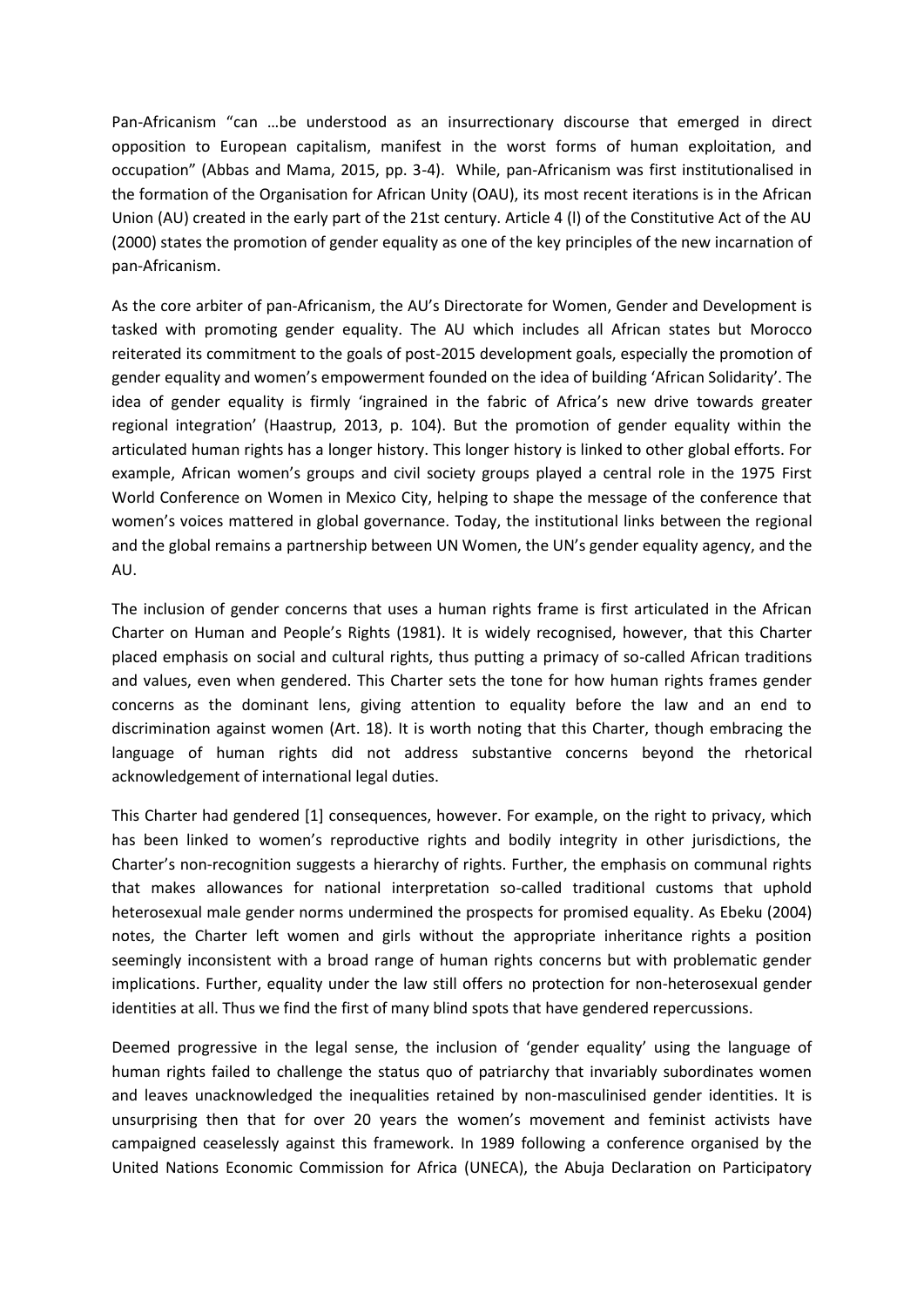Development: The Role of Women in Africa in the 1990s was developed. Following this, the African Platform for Action (1994) was adopted in 1995. It emphasised women's 'status and skills' (UN, 1994, p. 10 cited in Van der Vleuten et al, 2014, p. 172) but was heavily critiqued by feminists for its 'add women and stir' approach [2].

#### **Are Human Rights Enough?**

Feminist understandings of gender explicitly acknowledge the challenges faced by women because of their sex (see Nussbaum, 2002). It thus challenges the tendency of the neutralised human made inevitable by the way in which the human rights frame has been used. Many feminists, however, consider gender to be a social construction and power relationship that can be an engine to producing and reproducing identities locked in masculine/feminine hierarchies. Gender is thus not just about women (sex). Without explicitly acknowledging this feminist interpretation of what gender is, the possibilities of transforming prevailing gendered hierarchies within personal and global relationships is curtailed.

The main feminist response to the criticisms of the ACHPR and subsequent initiatives is the Protocol to the African Charter on Human and Peoples' Rights on the Rights of Women in Africa (2003) or the Maputo Protocol. The Maputo Protocol denounces the discrimination against women and advocates the elimination of harmful practices against women and girls. To an extent then, the Maputo Protocol challenged earlier iterations that assumed a human rights framework in itself was enough to promote and attain gender equality. A key innovation of the Maputo Protocol is that it underscores previous neglected issues around bodily autonomy in relation to accepted cultural norms. For example, it explicitly disavows Female Genital Mutilation (FGM); sexual harassment; and gender-based violence. Moreover, this articulation of gender equality for the first time introduced a dimension of intersectionality [3], by acknowledging the interactions of oppression for disabled women, and widowed women, often isolated in public discourses and the existing human rights statutes.

The Maputo Protocol took on areas usually circumscribed as culturally inalienable. For example, it fixed the minimum age for marriage at 18 and emphasised the importance of property rights for women. The latter was a significant achievement given that in many African customs, the woman/girl's identity and rights on property was tied to that of the male head of the household (Okoye, 2000). It further inscribes abortion as a right (to a certain extent) countering the ACHPR's silence on reproductive rights and individual bodily integrity (see Ngwena, 2010). The protocol epitomises the gains that can be made through feminist interventions within human rights frames. This then represents an important contribution of feminist theorising and activism to re-ordering Africa's gender regime.

However, subsequent policy frameworks while still using the language of rights seemed to neglect the feminist gains made by the Maputo Protocol. In the Solemn Declaration on Gender Equality in Africa [SDGEA] (2004) the AU emphasises parity as a goal for Africa, exemplified by equal sex representation within the leadership of the AU itself. Further, gender equality is linked explicitly to maternal health and economic development, with new peace and security references to rape in wartime. Gender equality promotion by 2004, further includes children when articulated through the African Charter on Rights and Welfare of the Child. To an extent, this pattern reinforces the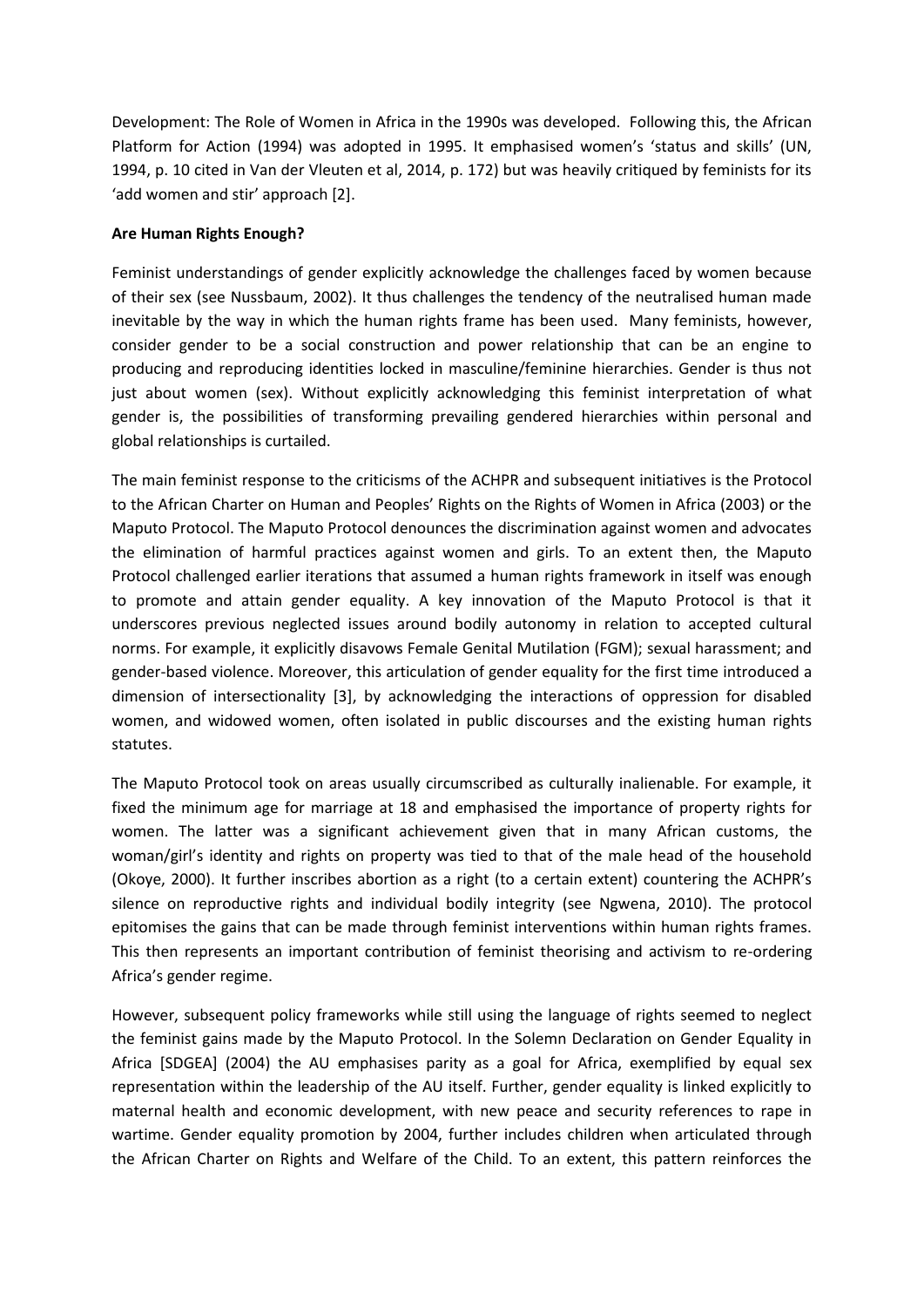mainstream fixations on representation, and women and children as victims. Further, the woman as a mother and producer in global capitalism becomes a focus for the AU's gender equality promotion.

While in practice women have more legal protection than ever before, even the vigorous use of the language of rights, has led to a narrative of women who lack agency and are thus subordinated in practice. Across the continent, on the one hand elites use the language of rights to suggest that gender equality is essential for Africa's progress; yet, the emancipatory potential of human rights as applied to women are being retrenched as these same elites seek to maintain their privilege.

Uganda, an important regional actor often lauded by international development partners for its willingness to adopt human rights norms provides an interesting but not unique example. While Uganda has signed and ratified all regional and global human rights frameworks and its president made statements at the AU about gender equality's implications for peace and security on the continent (Anyoli, 2014), women's voices and needs continue to be marginalised. An illustrative example of this is move to ban 'mini' skirts that gained global attention despite vigorous counter campaigns by women's groups. Led by a government ministry, the proposed ban was framed as part of the effort to ban pornography (Anti-Pornography Act, 2014) and to protect women from sexual assaults, thus guarding their rights to be safe from gender based violence. Proposed by the minister of ethics and integrity, Simon Lokodo, there is the claim that women's bodies 'provoked' men sexually. The resulting consequence has been a convoluted narrative of human rights through protection and retrenchment of societal transformation towards gender equality.

Despite the use of 'gender' within a human rights framework as the basis for Africa's equality regime, substantive progress towards transformative change is elusive. Gender is articulated, as a synonym for women is problematic and even more so without addressing the social construction and power dynamics that feminists insist is essential for social transformation. The construction of 'gender' at the *meso* level is thus limiting.

#### **Concluding Reflections**

The official frames of Africa's gender regime can be read as leading to the policing of women's bodies despite a vigorous defence of protection through human rights statues. This understanding of gender, while allowed within a resurgent pan-Africanism that values human rights as a regional good, is limited in its possibilities of societal transformation as regards gender equality. It thus provides a problematique for many strands of feminism. One persistent inconsistency in this regime is that the overt emphasis on women's rights as human rights does not in itself interrogate the power dynamics within African societies and their institutions, which perpetuate sex-based gender hierarchies. 'Gender' equality, in the reading of the texts that underpin Africa's current gender regime appears to be something that is done for or to women, despite the acknowledgement that women are already engaged in public life. It does not engage men or the systems that perpetuate inequalities. As the Gender Policy (p.8) states: "the desired effect and impact of this Policy is to offer opportunities for empowerment of women, guarantee their protection against violence and rape, as well as ensure their participation in public and economic life."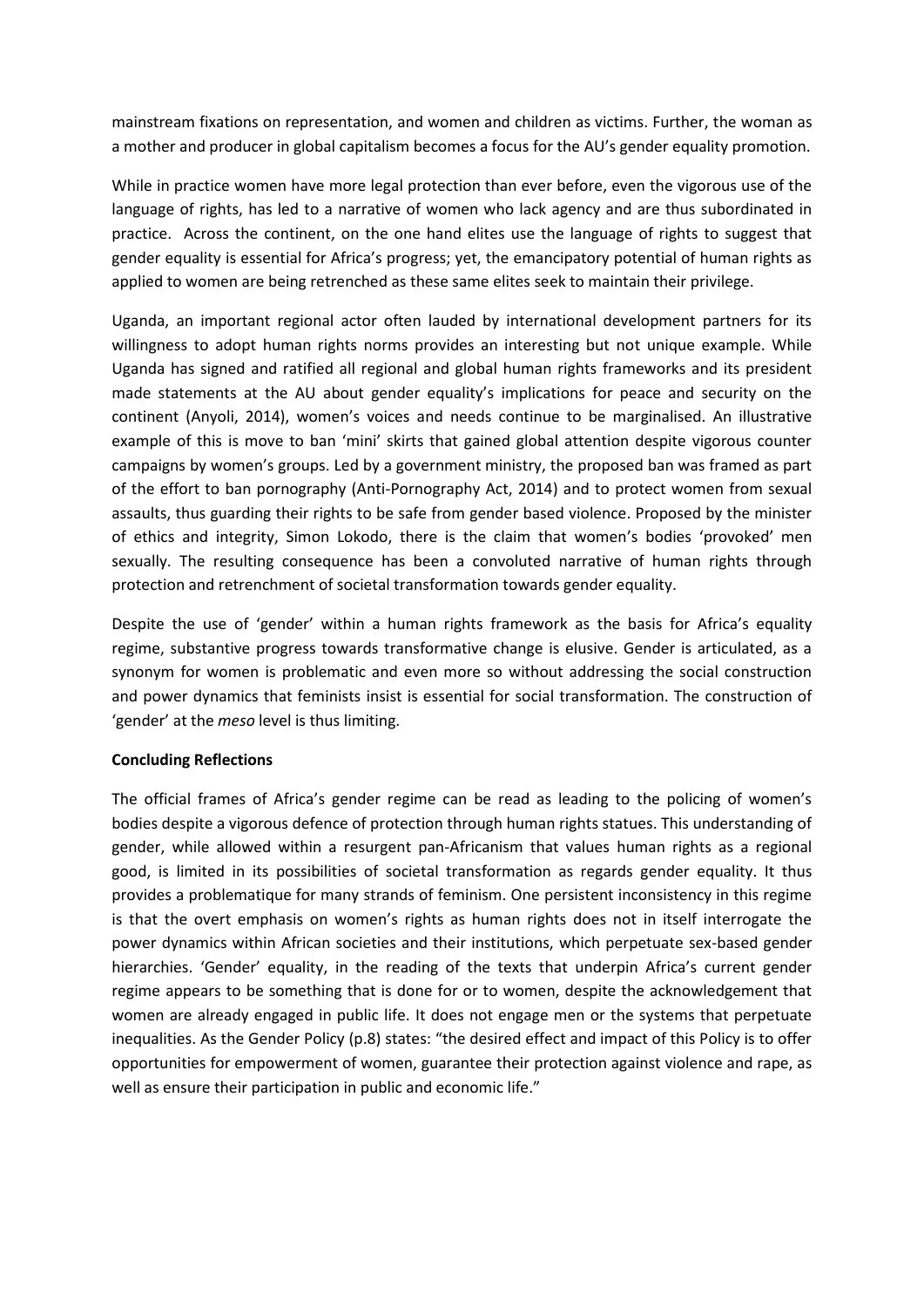The result of this conflation of 'gender' with women that is emptied of feminist ambitions is a narrative of women who lack agency, who are victims and who should be objects of interventions (Ahikire, 2008). 'Human Rights' as a frame has helped to perpetuate this narrative. Moreover, this narrative also suggests that elites, mostly men, determine the standard of 'opportunities' and set out the 'rules' about protection and participation. The feminist ambitions of gender justice, which aspire to redress the social relations between men and women in addition to interrogating assumptions about femininities and masculinities, are mostly unacknowledged. In this understanding of gender then and as Eveline and Bacci (2005, p. 498) note, 'men and masculinity [are] treated as [the] unremarkable standard' (see Eveline 1994). While acknowledging issues around the feminisation of poverty for example, there is no interrogation of the system within which poverty prevails. Herein lies the fundamental problem – the use of human rights language within a context that does not engage with the feminist interventions initially gained in the Maputo Protocol.

Feminism is relevant, when engaged, to help see the continued subordinated positionality of women as economic objects, and the erasure of other gender identities in the human rights supported pan-African discourse on gender equality/justice. Human rights as is used here have been unable to dislodge patriarchy thus allowing African elites not only to ignore broader aims of gender justice, but also create conditions that are unfavourable for gender equality. To drive the project of gender equality and attain justice for women in Africa, a pan-Africanism informed by feminism is essential.

#### **Notes**

[1] I mean here that the Charter is underpinned by a hierarchical relationship between the norms about femininity and masculinity where the masculine is privileged over the feminine (see Johanna Kantola (2010) Gender and the European Union. Basingstoke: Palgrave Macmillan, p.3).

[2] The 'add women and stir approach' refers to the tendency to insert women/girls in specific policy domains while ignoring the systems of power that continue to disadvantage them.

[3] Intersectionality was coined by Prof. Kimberle Crenshaw to describe the multiple ways in which powers structures work to perpetuate the oppression of societies' minorities, especially black women in America (see . Kimberle Crenshaw (1991) Stanford Law Review 43 (6) pp. 1241-1299.

#### **References**

African Union. (2003) The Protocol to the African Charter on Human and Peoples' Rights on the Rights of Women in Africa Addis Ababa: African Union.

African Union. (2004) Solemn Declaration on Gender Equality. Addis Ababa: African Union.

African Union. (2009) African Union Gender Policy. Addis Ababa: African Union.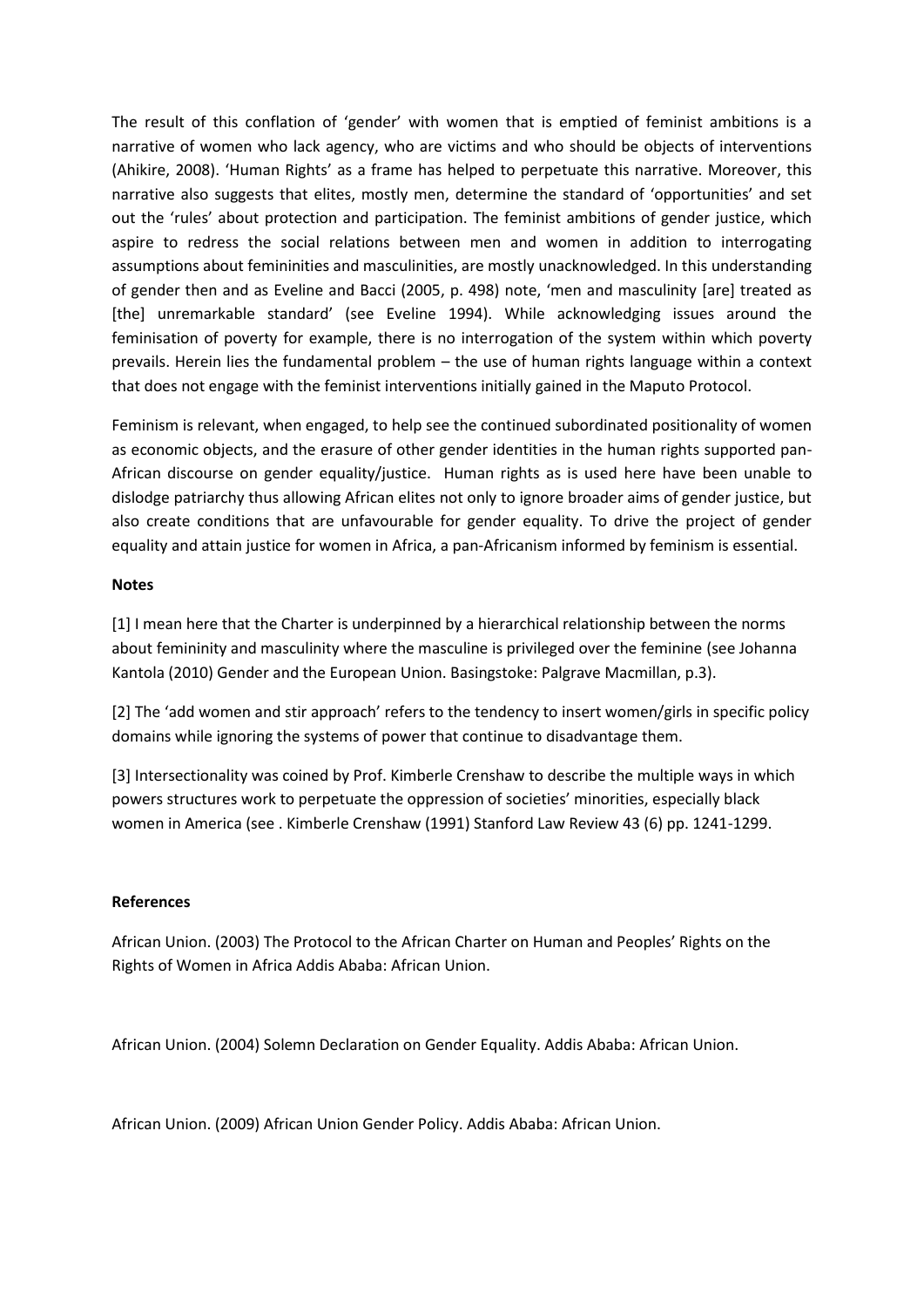Ahikire, J. (2008). 'Vulnerabilities of Feminist Engagement and the Challenge of Developmentalism in the South: What Alternatives' IDS Bulletin, 39 (6) pp. 28- 32.

Anyoli, E. (2014) 'Gender Equality will eliminate Conflict in Africa - Museveni' New Vision: Uganda's Leading Daily. Available at: newvision.co.ug [Accessed on 17 July 2014].

Ebeku, K.A. (2004). 'A New Hope for African Women: Overview of Africa's Protocol on Women's Rights' Nordic Journal of African Studies 13 (3) pp. 264-274.

Haastrup, T. (2013). 'Where global meets local: The politics of Africa's emergent gender equality regime' in Murithi, T. ed. Handbook of Africa's International Relations. Abingdon and New York: Routledge, pp. 103-111.

Hudson, H. (2005). ""Doing" Security As Though Humans Matter: A Feminist Perspective on Gender and the Politics of Human Security', Security Dialogue, 36 (2) pp.155-174.

Mama, A and Abbas, H. (2015). 'Editorial: Feminism and Pan-Africanism' Feminist Africa, 20, pp. 1-6.

Ngwena, C.G. (2010). 'Inscribing Abortion as a Human Right: Significance of the Protocol on the Rights of Women in Africa' Human Rights Quarterly, 32 (4) pp. 783-864.

Okoye, P.U. (2000) Widowhood; A Natural or Cultural Tragedy Enugu: Nucik.

Organisation of African Unity. (1981). African Charter on Human and Peoples' Rights Addis Ababa: OAU.

Organisation of African Unity. (1999) African Charter on Rights and Welfare of the Child Addis Ababa: OAU.

Organisation of African Unity. (2000) The Constitutive Act of the African Union. Addis Ababa: OAU.